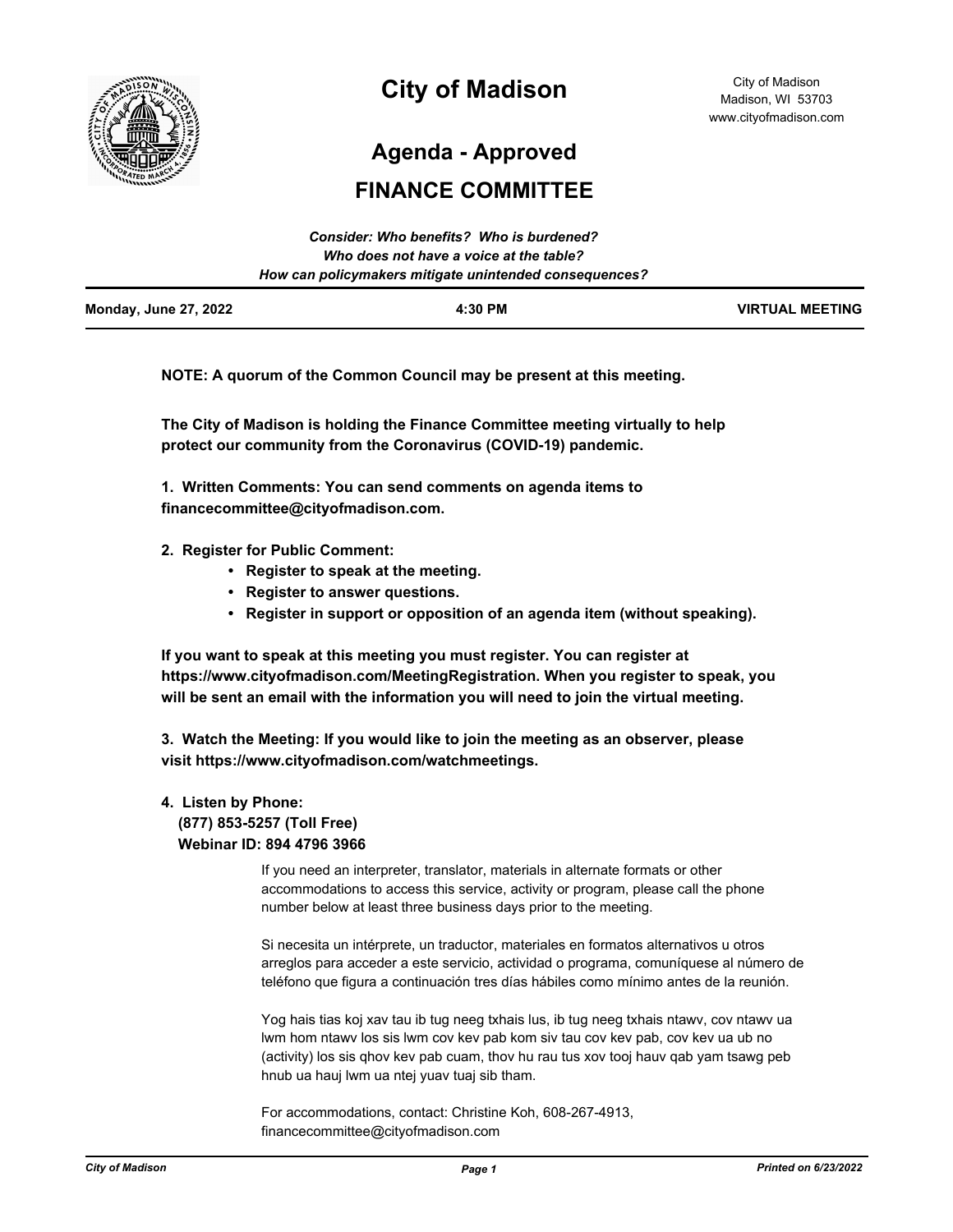### **CALL TO ORDER / ROLL CALL**

## **1. [72261](http://madison.legistar.com/gateway.aspx?m=l&id=/matter.aspx?key=83989)** PUBLIC COMMENT

#### **DISCLOSURES AND RECUSALS**

Members of the body should make any required disclosures or recusals under the City's Ethics Code.

#### **CONSENT AGENDA**

At this time, a consent agenda may be moved except for items with registrants wishing to speak or items Committee members wish to separate out for discussion or debate purposes.

#### ITEMS TO BE CONSIDERED

- **2. [71552](http://madison.legistar.com/gateway.aspx?m=l&id=/matter.aspx?key=83442)** Recreate the 1.0 FTE position #3297 of Administrative Clerk 1 (CG20, R9) as an Administrative Assistant (CG20, R14), in the Monona Terrace Operating Budget; and reallocate the incumbent, S. Carrizal, to the new position.
- **3. [71626](http://madison.legistar.com/gateway.aspx?m=l&id=/matter.aspx?key=83496)** Recreate position #4075 of Data Analyst 2 as a Data Analyst 3 in CG 18, Range 10 and reallocate the employee, D. Coy, to the new position.
- **4. [71627](http://madison.legistar.com/gateway.aspx?m=l&id=/matter.aspx?key=83497)** Delete the classification of "Police Administrative Services Manager" in CG18, R14 and recreate the classification in CG18, R15. Recreate the 1.0 FTE position #2576 in the new CG and Range (CG 18, R15) and reallocate the employee, T. Mawer, to the new position, within the Police Department operating budget.
- **5. [71628](http://madison.legistar.com/gateway.aspx?m=l&id=/matter.aspx?key=83498)** Recreate the classification of "Public Works Foreperson" (CG18, R05) as "Public Works Foreperson 1" and create the classification of "Public Works Foreperson 2" in CG18, R06. Recreate the 1.0 FTE positions #1664 and #1725 as "Public Works Foreperson 1" and reallocate the employees, R. Grieshammer and P. Roh to the new positions; and recreate the 1.0 FTE positions #1665 and #1765 as "Public Works Foreperson 2" and reallocate the employees, M. Scamardo and D. Kelley, to the new positions, within the Streets Division operating budget.
- **6. [71650](http://madison.legistar.com/gateway.aspx?m=l&id=/matter.aspx?key=83520)** Delete the classification of Housing Operations Analyst in CG 18, Range 8 and recreate the classification in CG 18, Range 12. Recreate position number #1027 to the Housing Operations Analyst (CG18, R12), and reallocate employee, L. Daniels, into the new CG and Range.
- **7. [71651](http://madison.legistar.com/gateway.aspx?m=l&id=/matter.aspx?key=83521)** Recreate position #783 of Accountant 3 as an Accountant 4 in CG 18, Range 10 and reallocate the employee, J. Horan, to the new position.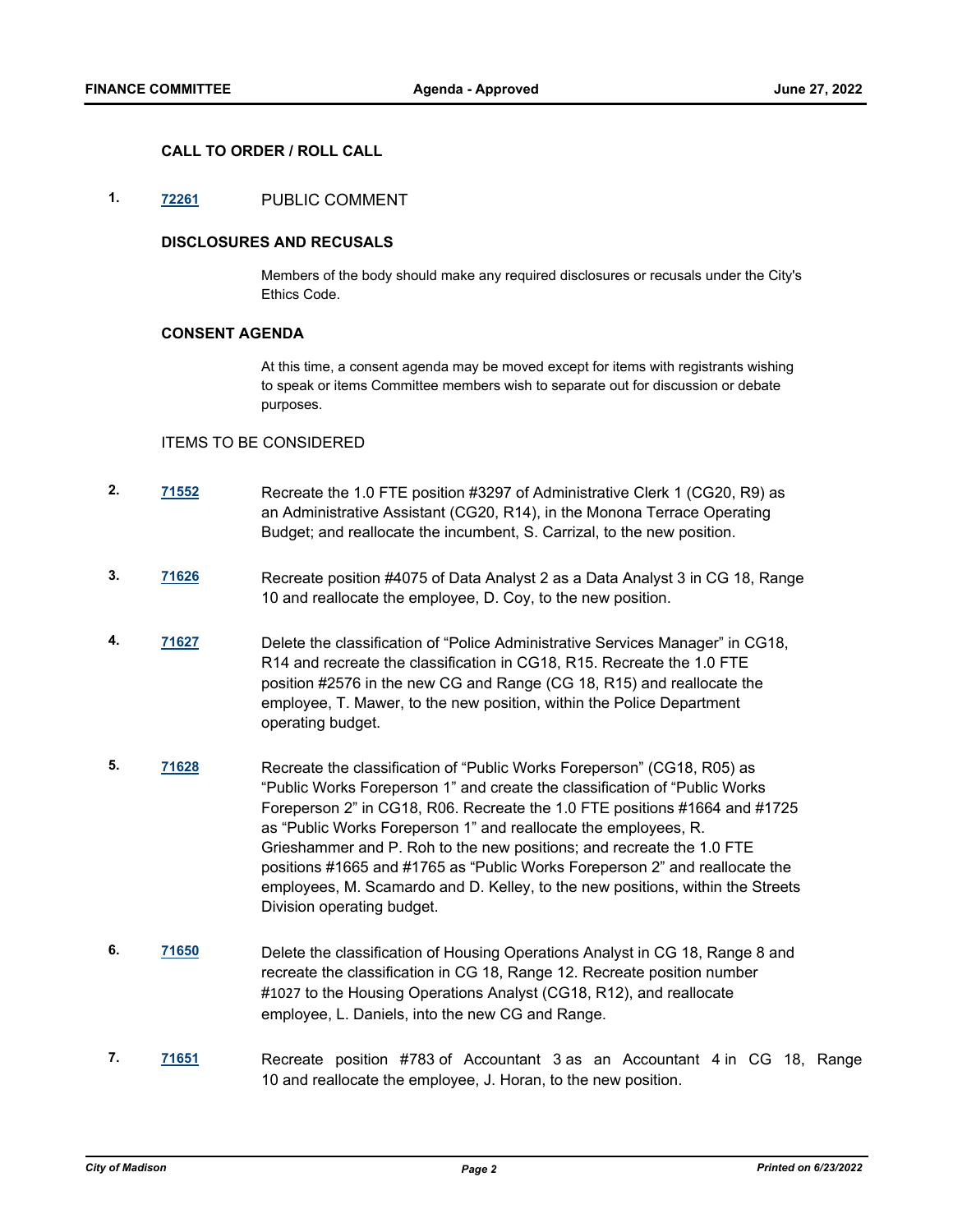- **8. [71984](http://madison.legistar.com/gateway.aspx?m=l&id=/matter.aspx?key=83752)** Recreate positions #2863 to Chief Operating Officer, #2786 to Chief Development Officer, #2723 to Chief Administrative Officer, and #2678 to Chief Maintenance Officer in the Metro Operating Budget.
- **9. [71901](http://madison.legistar.com/gateway.aspx?m=l&id=/matter.aspx?key=83702)** Authorizing the Transit General Manager to file an application for a Section 5310 Enhanced Mobility of Seniors and Individuals with Disabilities Program Grant with U.S. Department of Transportation and authorizing the Mayor and the City Clerk to execute the associated grant agreement with USDOT and the associated 13 (c) agreement with Teamsters Local No. 695, approving the associated Program Management and Recipient Coordination Plan and authorizing Metro Transit to pass through funding as approved in the Program of Projects.
- **10. [72115](http://madison.legistar.com/gateway.aspx?m=l&id=/matter.aspx?key=83872)** Approving submission of the City of Madison's required 2022 Annual Action Plan (AAP) to the U.S. Department of Housing and Urban Development (HUD).
- **11. [72116](http://madison.legistar.com/gateway.aspx?m=l&id=/matter.aspx?key=83873)** Authorizing the Mayor and City Clerk to enter into a sole-source emergency contract with Fiscal Assistance, Inc. to facilitate the provision of housing assistance-related payment services using federal HOME Tenant-Based Rental Assistance (TBRA) funds, to supplement resources that support participants of the City's Unsheltered Response Initiatives programs.
- **12. [72155](http://madison.legistar.com/gateway.aspx?m=l&id=/matter.aspx?key=83894)** Authorizing the Mayor and City Clerk to execute contract amendments with specific Dane CoC agencies to extend ESG-CV contract terms through December 31, 2022.
- **13. [72157](http://madison.legistar.com/gateway.aspx?m=l&id=/matter.aspx?key=83896)** Authorizing the Mayor and City Clerk to sign a contract amendment with Community Action Coalition of South Central Wisconsin to use an additional \$6,440 per year in federal ESG funds for the period 2022-2025.
- **14. [72123](http://madison.legistar.com/gateway.aspx?m=l&id=/matter.aspx?key=83877)** Amending the 2022 Economic Development Division Capital Budget (TID 42) by \$148,246, reallocating \$46,393 from 2021 Economic Development Division Capital Budget (TID 42) (total funding of \$194,639), and authorizing the execution of contract extensions with the Board of Regents of the University of Wisconsin System on behalf of the Population Health Institute at the University of Wisconsin-Madison School of Medicine and Public Health ("UW PHI") for the purposes of continuing a Census to Census study of impact of the City's investments in South Madison for a contract term of up to ten (10) years.
- **15. [72124](http://madison.legistar.com/gateway.aspx?m=l&id=/matter.aspx?key=83878)** Approving the Building Improvement Grant Program, authorizing Economic Development staff to manage and market the program to independent business owners consistent with approved program guidelines, and authorizing the Mayor and City Clerk to sign grant agreements with the selected business owners.
- **16. [72127](http://madison.legistar.com/gateway.aspx?m=l&id=/matter.aspx?key=83881)** Resolution Declaring Official Intent to Reimburse Expenditures from Proceeds of Borrowing